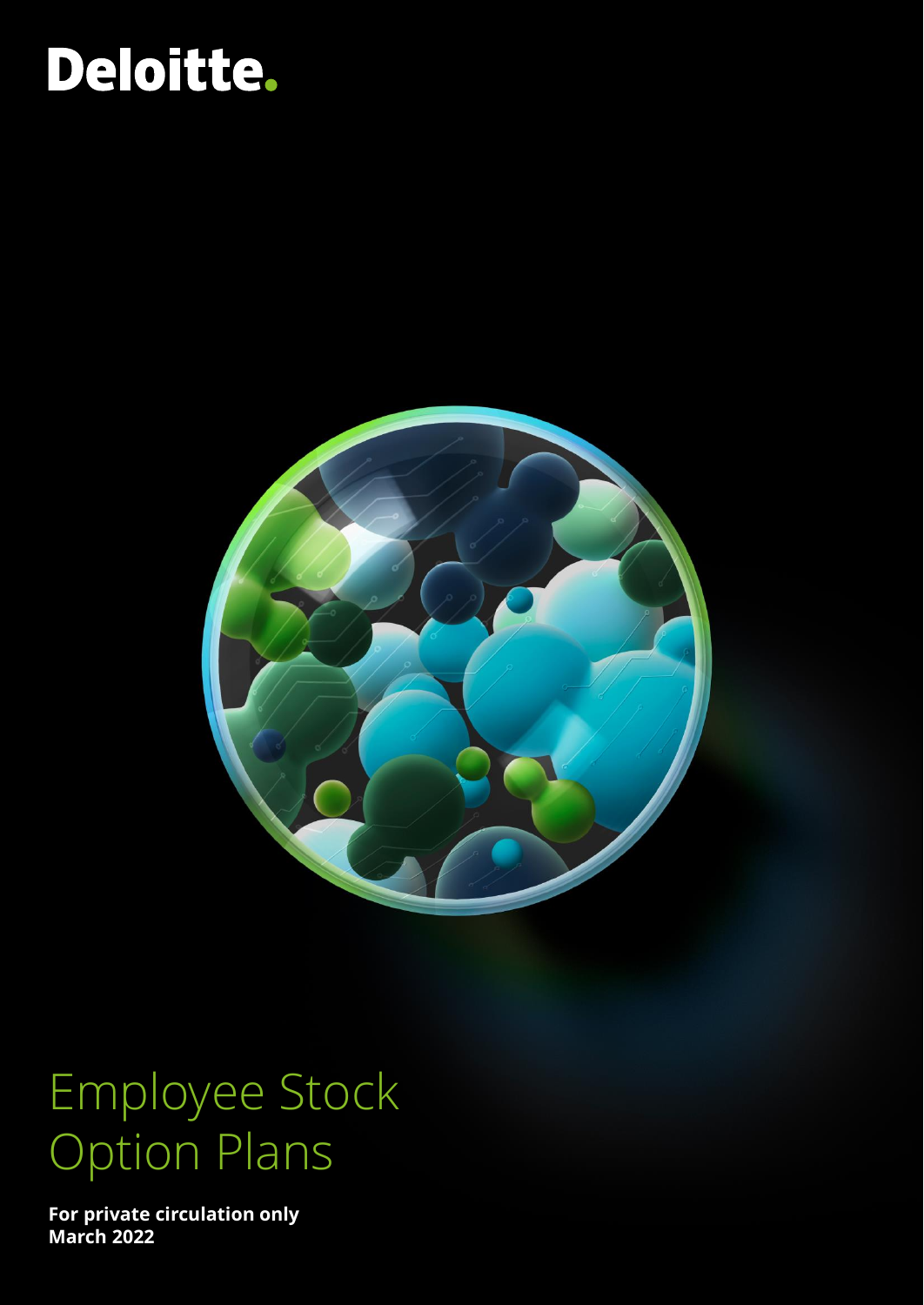

### Employee Stock Option Plan ('ESOP')

ESOP is a critical part of an organisation's compensation strategy. Over the years, ESOPs have acted as stimulus to enhance employee motivation, morale and retention while linking compensation with long term performance horizons.

There are several types and forms of ESOP plans prevalent in India and globally. The type of plan adopted by a Company is usually dependent on the unique business needs and the organisation's philosophy.



**India landscape – Types of plans and prevalence -** (% of participant companies)

% exceeds 100% since some companies have more than 1 plan

#### **Pre- IPO Companies set aside a sizeable portion of equity for ESOPs (All are median numbers)**



Source – Deloitte Executive Compensation Survey 2021 and Pre-IPO Equity Analysis by Deloitte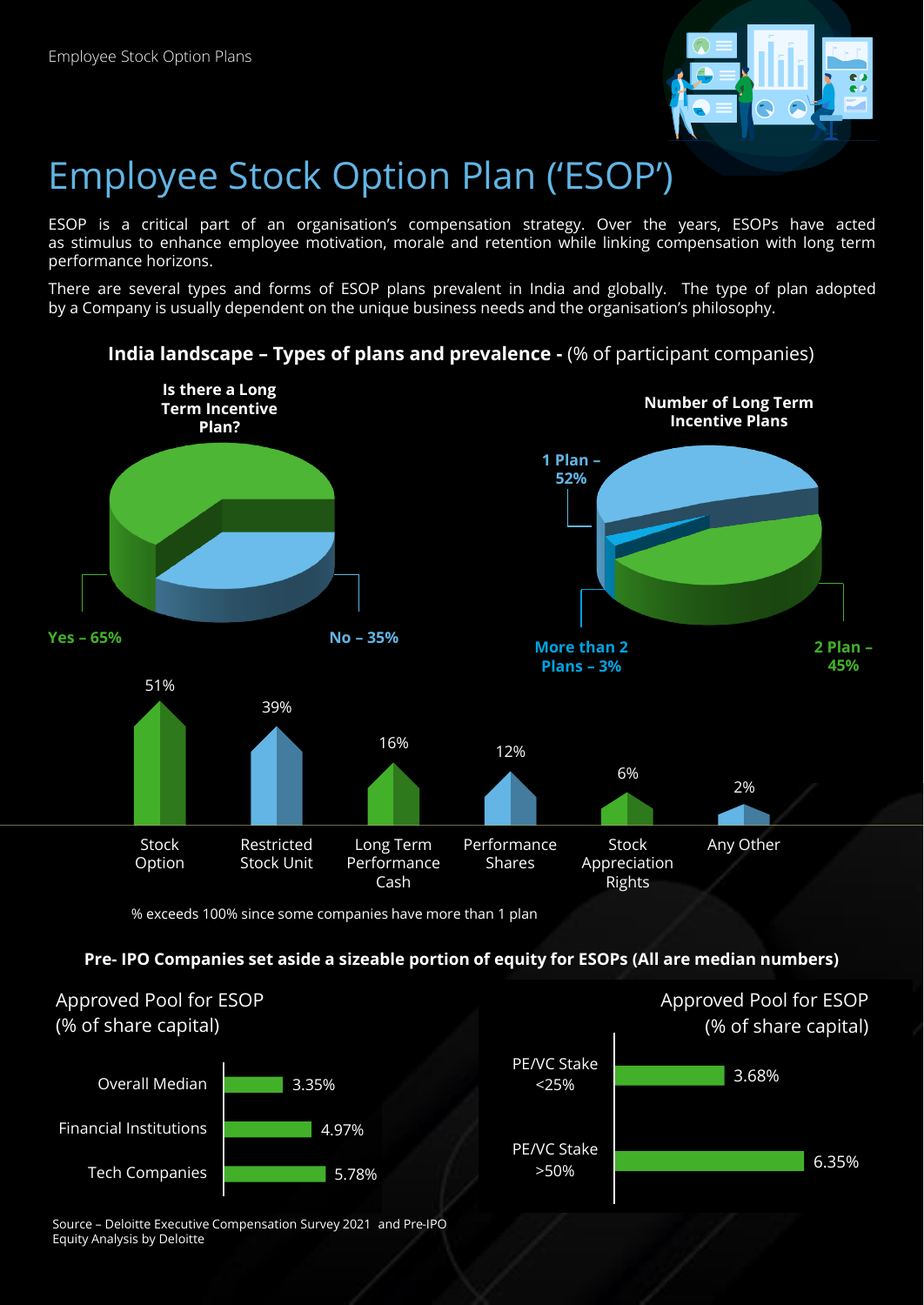

### Employee Stock Option Plan for emerging Companies

### Key consideration for an ESOP



## Key questions for the management

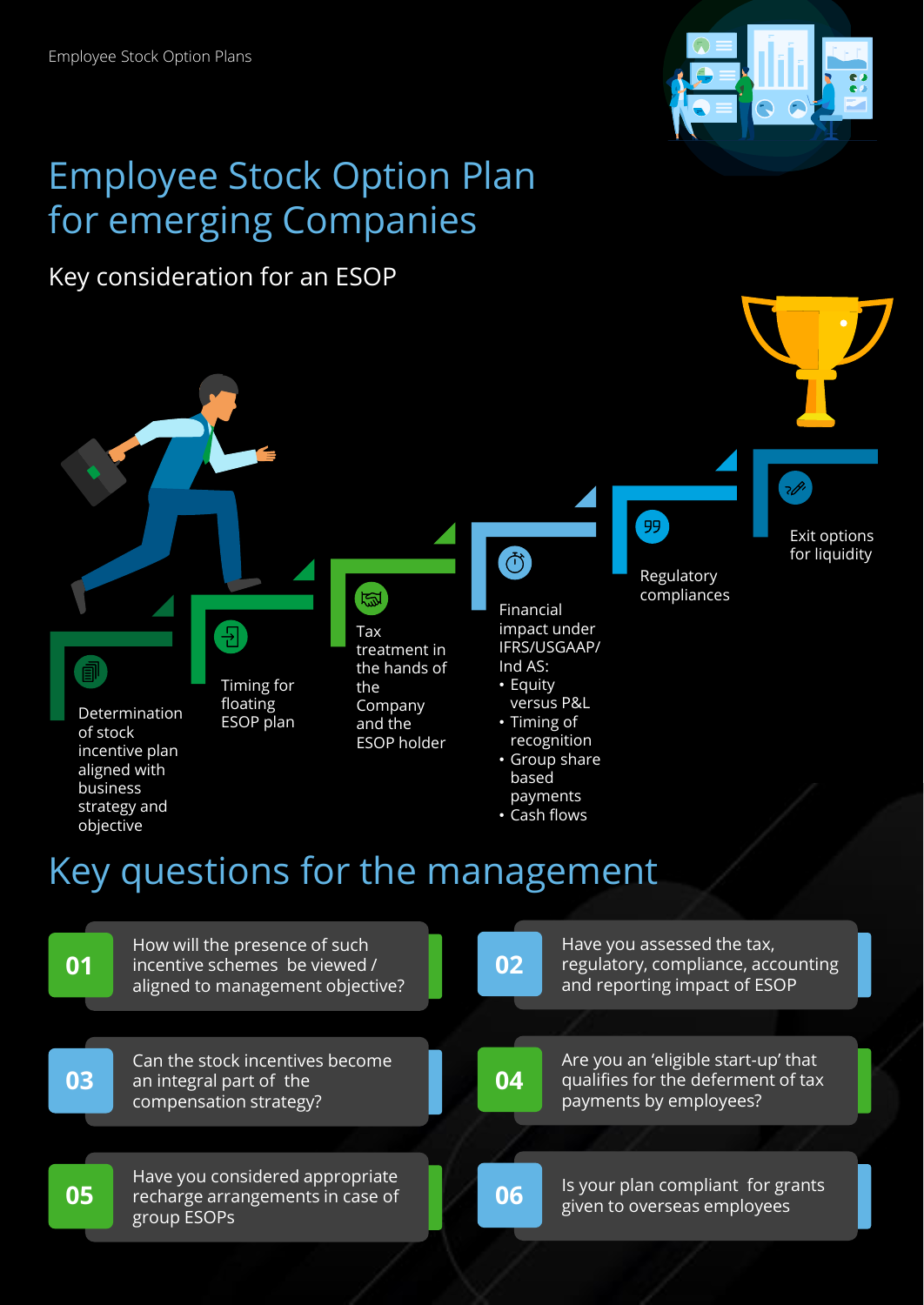

## Considerations in designing a new plan

|                       | <b>Design parameters</b>                                  | <b>What question does it answer?</b>                                                                                                                                                                                                                                 |  |
|-----------------------|-----------------------------------------------------------|----------------------------------------------------------------------------------------------------------------------------------------------------------------------------------------------------------------------------------------------------------------------|--|
| Ó                     | <b>Vehicle</b>                                            | Given the objectives and constraints, which are the feasible long<br>term incentive vehicles? What is the optimum vehicle. For instance,<br>as per Deloitte study, 61% of companies which participated in the<br>study chose ESOPs, 39% chose Restricted Stock Units |  |
| $\mathbb{Z}$          | <b>Exercise price formula</b>                             | How will the exercise price be determined?                                                                                                                                                                                                                           |  |
|                       | Coverage                                                  | What filters govern employee eligibility?                                                                                                                                                                                                                            |  |
| $\tilde{\cap}$        | <b>Grant frequency</b>                                    | How often will the grants be made?                                                                                                                                                                                                                                   |  |
| <b>AAA</b>            | <b>Approach to determine</b><br>grant quantum             | How will the number of units for each covered employee<br>be determined?                                                                                                                                                                                             |  |
| $ \mathcal{S} $       | <b>Vesting condition</b>                                  | When will the units vest? Under what condition(s)?                                                                                                                                                                                                                   |  |
|                       | <b>Exercise period</b>                                    | When can the units be availed?<br>How can process of exercise be eased for employees?                                                                                                                                                                                |  |
|                       | <b>Stakeholder implications</b><br>under various scenario | Shareholders - Estimated dilution, Performance-Reward<br>relationship, related challenges from shareholder advisory bodies                                                                                                                                           |  |
|                       |                                                           | Company - Cash outgo, P&L expense<br>Employee - Earning opportunity, Upside/downside                                                                                                                                                                                 |  |
| $\boldsymbol{\delta}$ | <b>Special considerations,</b><br>if any                  | Provisions for change in control, corporate actions<br>Provisions which can enable reversing of expense in case certain                                                                                                                                              |  |
|                       |                                                           | outcomes are not achieved<br>Post IPO requirements e.g., ratification of the scheme                                                                                                                                                                                  |  |
| ⊥Σ                    | <b>Administrative provisions</b>                          | How will resignations or group transfers or retirements<br>be treated?                                                                                                                                                                                               |  |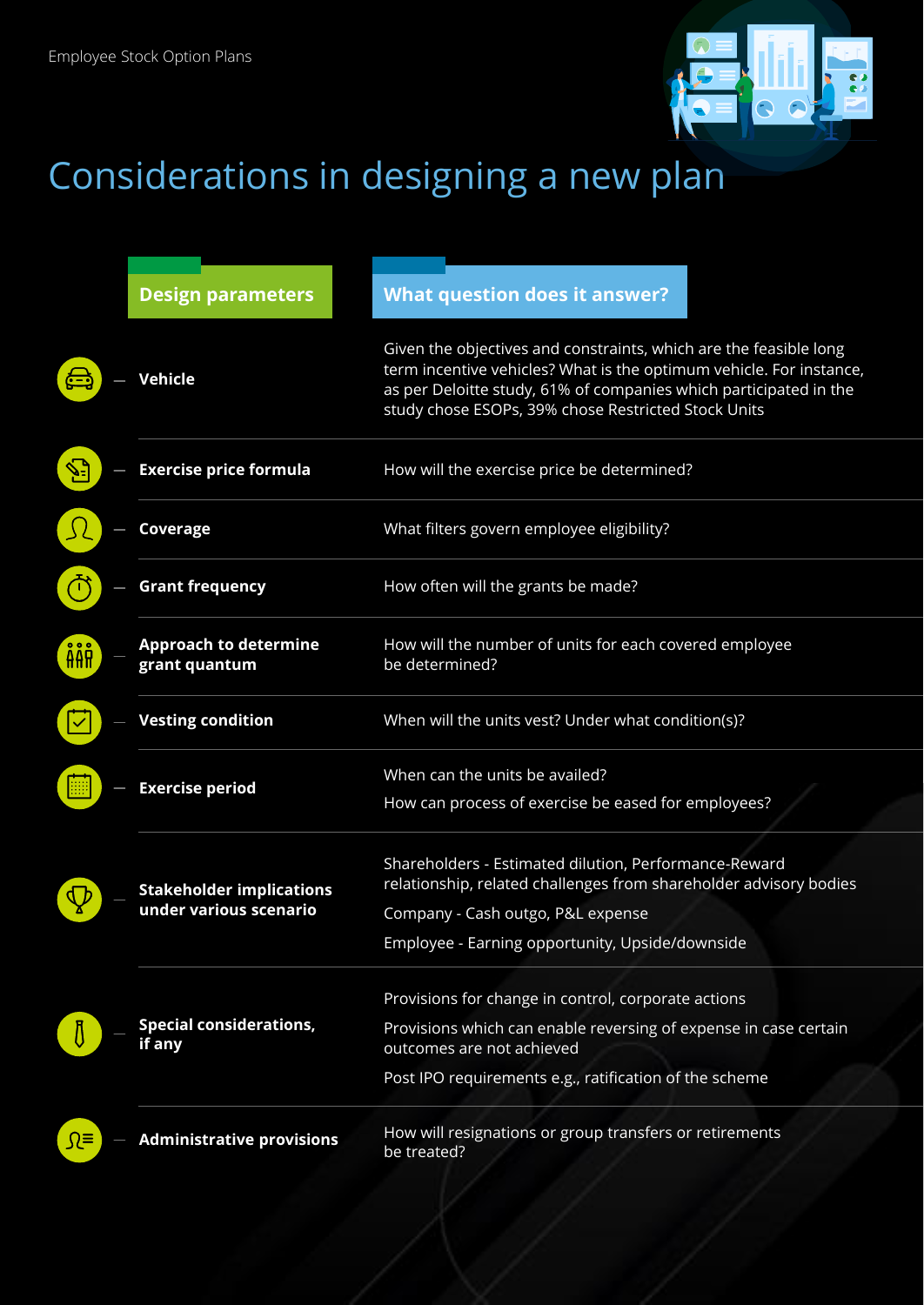

### Regulations that impact ESOPs

| <b>Regulations</b>                                  | 後<br><b>Financial Reporting</b>             | <b>Taxation</b>                                          | <b>Valuation</b> |
|-----------------------------------------------------|---------------------------------------------|----------------------------------------------------------|------------------|
| Company Law,<br><b>SEBI and FEMA</b><br>Regulations | Ind AS/Indian GAAP/<br><b>IFRS/ US GAAP</b> | Income Tax Act, 1961,<br><b>Income Tax Rules</b><br>1962 | Valuation        |

### How can we help?

Deloitte will equip the management in understanding and implementing the requirements of various regulatory and tax provisions, financial reporting impact and sector specific regulations. We will leverage Deloitte's deep expertise and technology solutions to provide a practical, business-oriented view on design, implementation, accounting, valuation, regulatory compliance and taxation with respect to ESOPs.



#### **Structuring**

- Understand the business objective and suggest an appropriate plan
- Assist in finalising plan parameters and drafting of plan, related documentation
- Benchmarking Analysis for determining eligibility
- Assist in rolling out plan to the employees, managing employee workshops



Tax and regulatory Advisory support

- Advice on Company law and SEBI regulations and assistance with regulatory compliances
- Assistance in withholding calculations and payroll reporting including use of Tax treaties to mitigate double taxation for mobile employees
- Deductibility of costs for the company and taxation of ESOP trust



Valuation, Accounting and Financial Reporting

- Valuation of shares and options
- Advice on the appropriate accounting treatment of the ESOP plan as per Ind AS/Indian GAAP/ IFRS/ US GAAP
- Advice on appropriate accounting for group share based payments and recharge arrangements.
- Assistance in identifying disclosure requirements as per applicable GAAP



Cross border grants

- Overseas tax regulations
- The need for an overseas addendum to the plan
- Beneficial overseas taxation regimes
- Recharge of costs, mark-up required and deductibility of the recharges
- FEMA compliances and filing requirements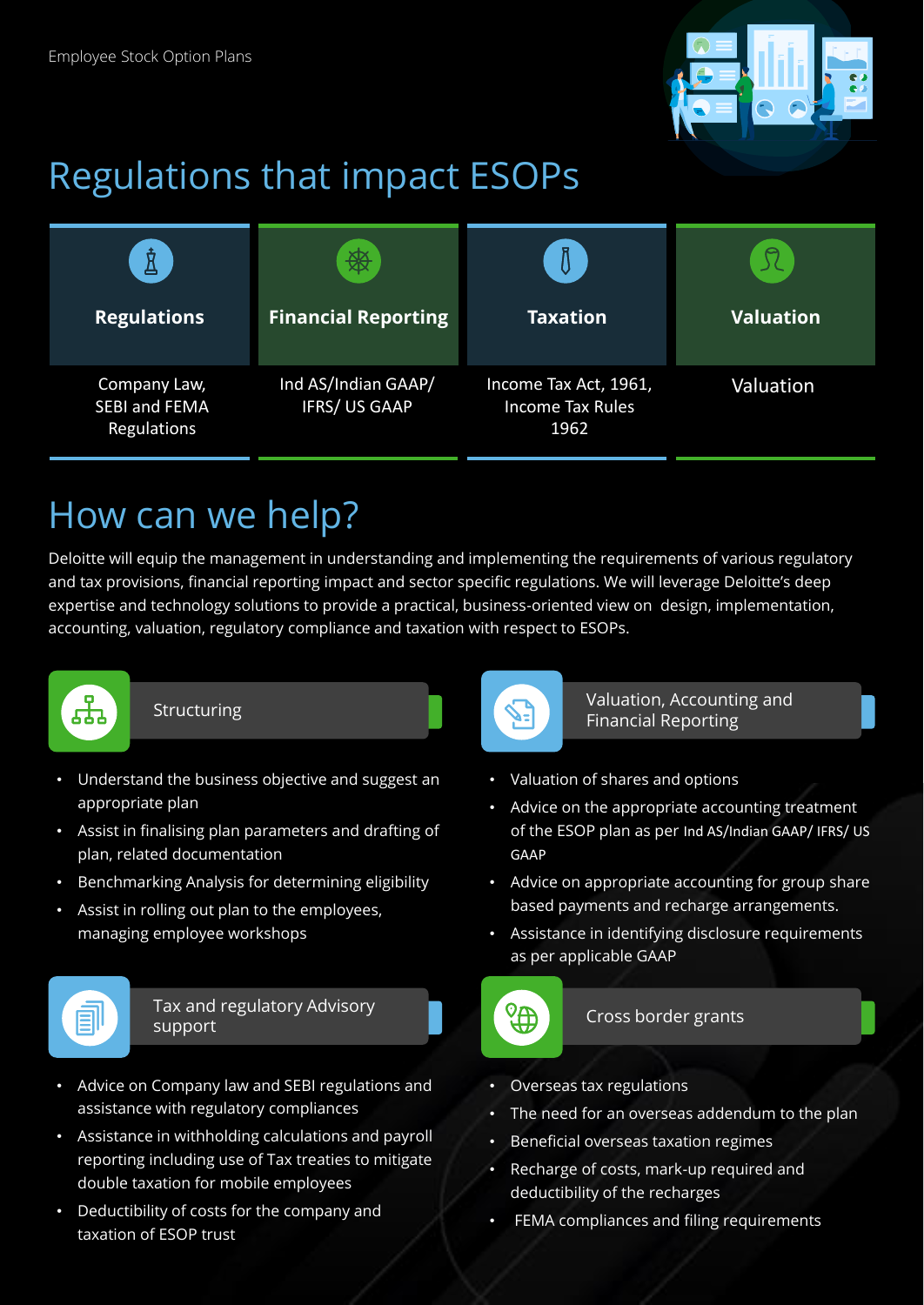

### Our value proposition